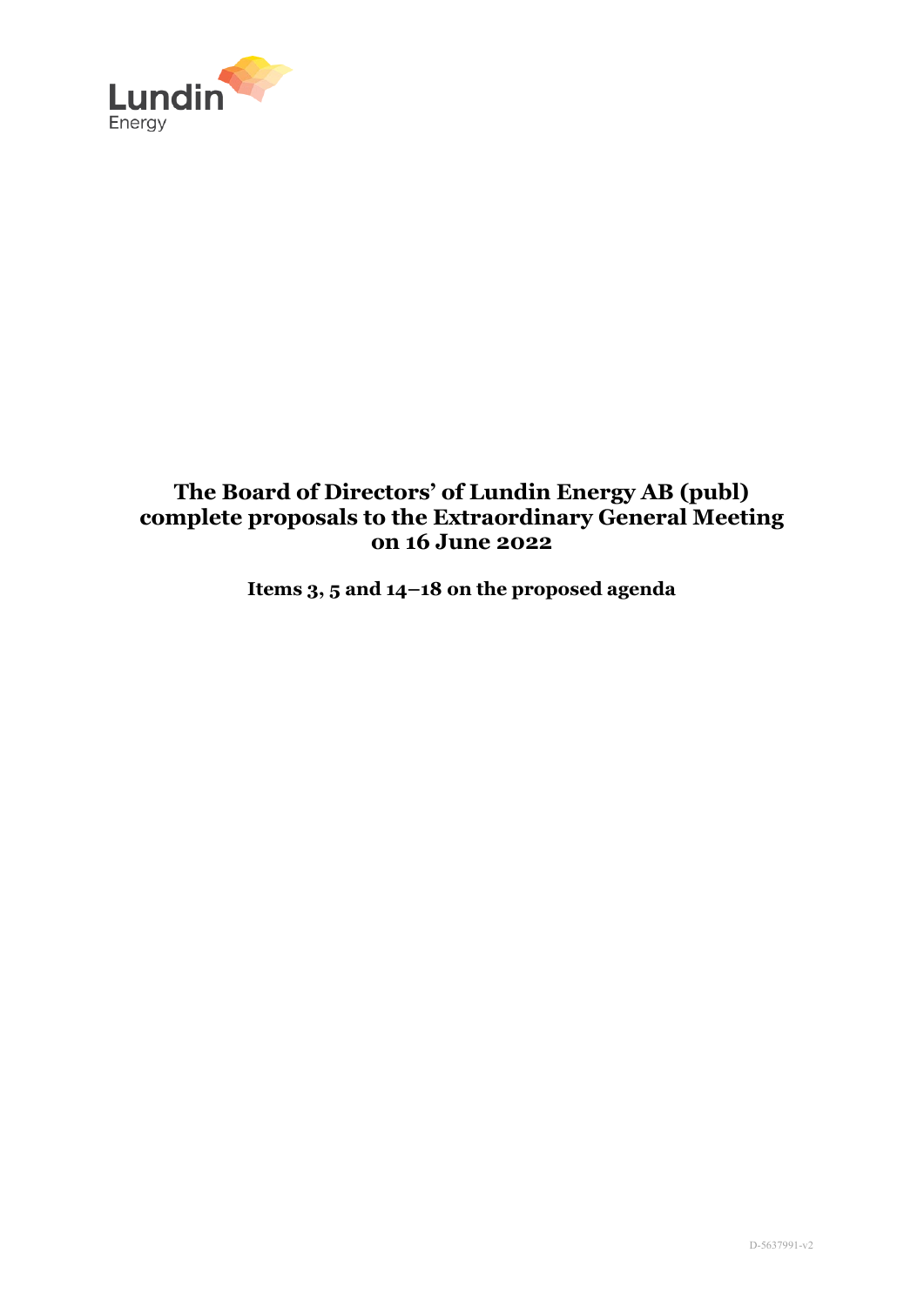

# **Item 3: Preparation and approval of the voting register**

The Board of Directors proposes that the register prepared by Computershare AB (on behalf of the Company) based on the Company's share register, shareholders attending online and postal votes received by the Company is approved as voting register for the Extraordinary General Meeting.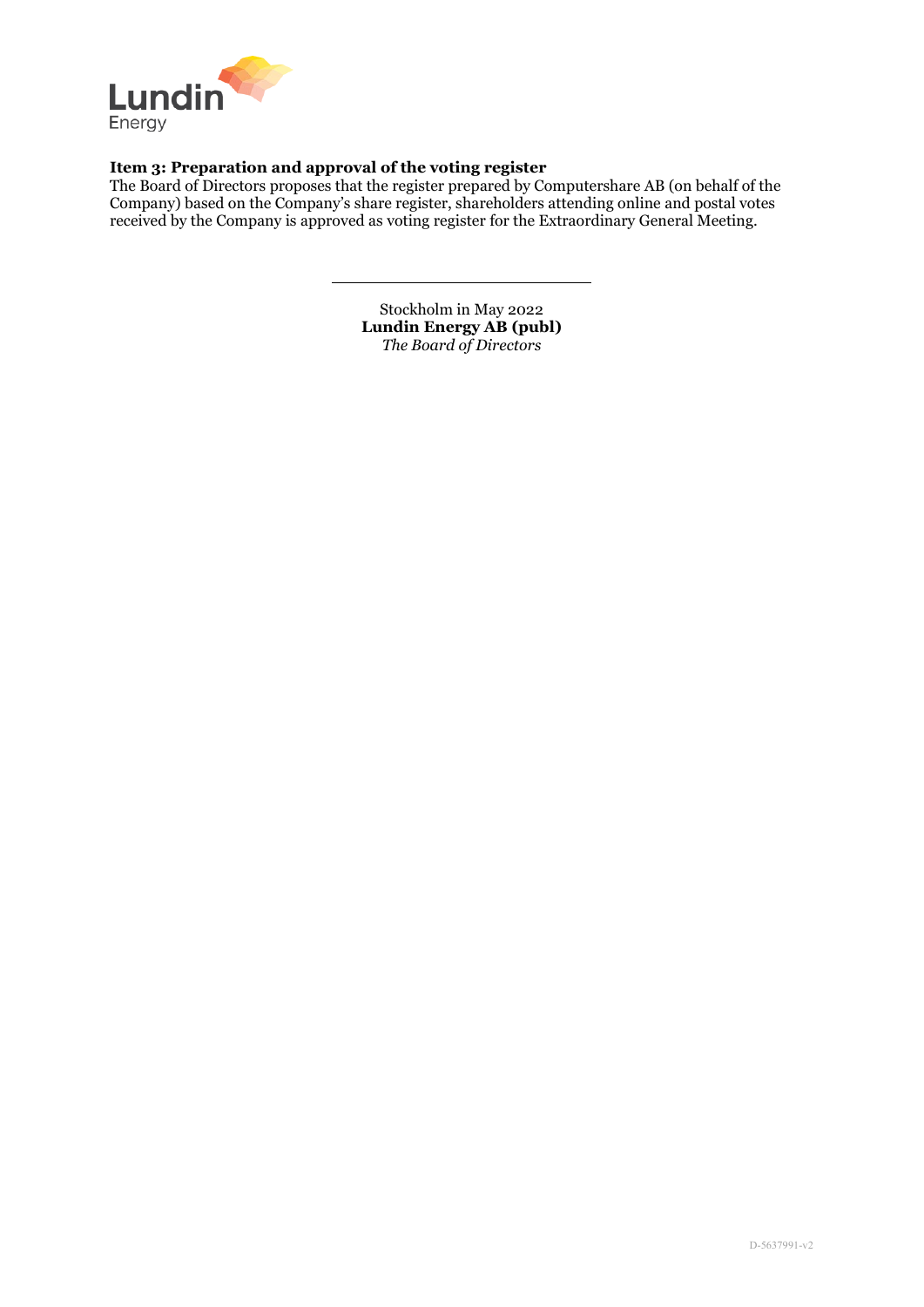

# **Item 5: Election of one or two persons to verify the minutes**

The Board of Directors proposes that Oskar Börjesson, representing Livförsäkringsbolaget Skandia, ömsesidigt and Nils-Erik Sandberg, or, if one or both of them are absent, any person or persons appointed by the Board of Directors, are elected to verify the minutes of the meeting.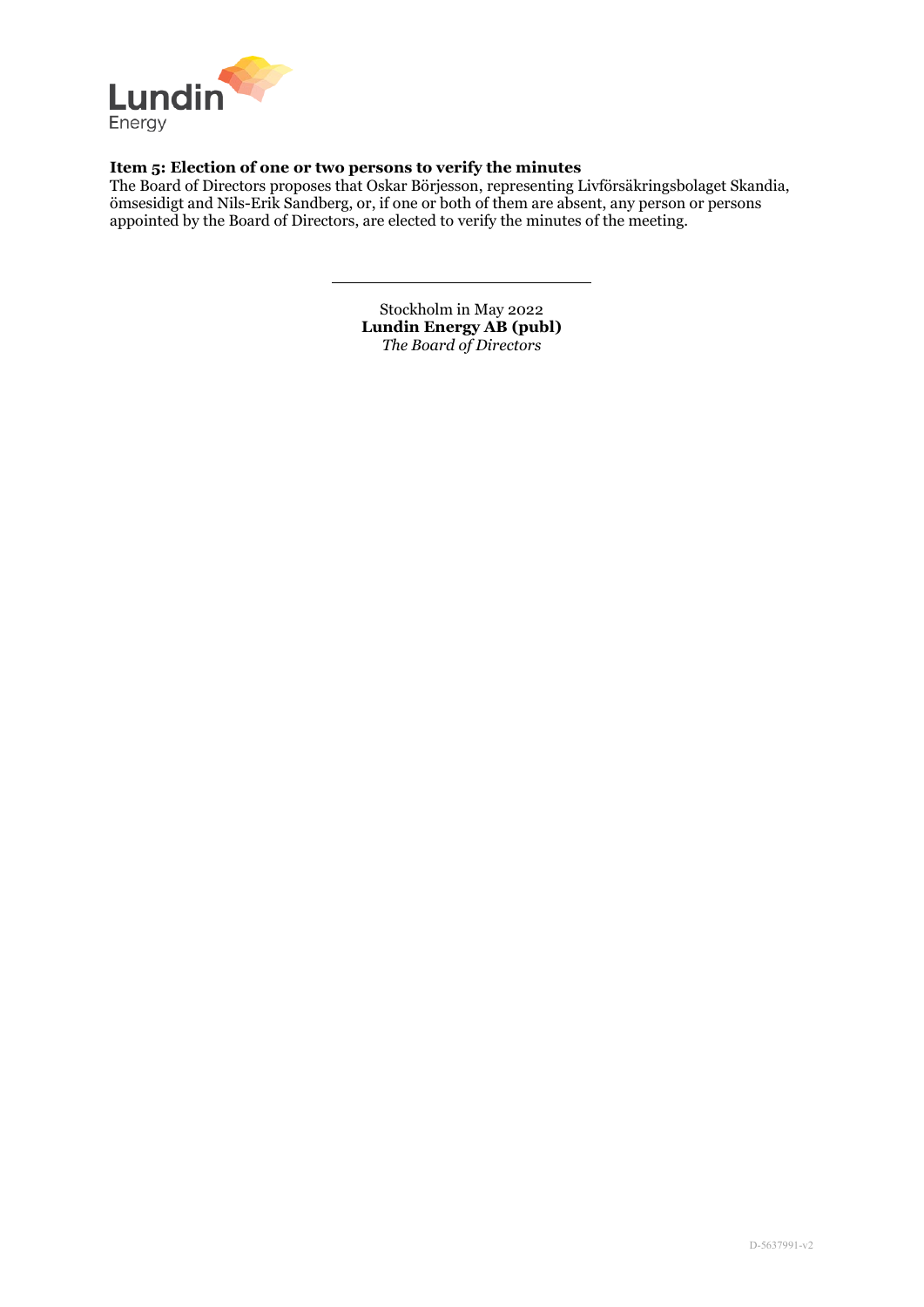

## **Item 14: Resolution in respect of Policy on Remuneration for Group Management**

The Board of Directors proposes that the Extraordinary General Meeting resolves to adopt the following Policy on Remuneration for Group Management, which for 2022 (after the completion of the combination of the Company's exploration & production business with Aker BP) will consist of the Chief Executive Officer, the Chief Financial Officer and the General Counsel, to replace the current Policy on Remuneration for Group Management that was adopted at the Annual General Meeting 2020.

This revised Policy is being proposed to the Extraordinary General Meeting as a result of the fundamental changes to the Company's structure and business following the combination of the Company's exploration & production business with Aker BP. The main changes to the Policy are:

- redefined categories of performance measures for the annual bonus plan; and
- long-term incentive redefined to accommodate the changes to structure and business, calculated on a fair value basis.

The Company is looking to reward a different strategy and growth model appropriate for a new renewable energy company with a downsized organisational make-up. In particular, the proposed Policy on Remuneration for Group Management wants reward to reflect the re-emphasis on the Company's entrepreneurial culture and roots. For 2022 the application of the proposed Policy will therefore mean that base salaries, annual bonus opportunities and benefits for Group Management are considerably reduced from the current levels at Lundin Energy and are set below the market median level, in combination with grant levels under the Employee LTIP 2022 (proposed under item 15) set to deliver competitive pay and better if significant value creation is achieved for all shareholders.

The resolution shall be conditional upon, and take legal effect in connection with, the completion of the combination of the Company's exploration & production business with Aker BP. Completion of the combination is planned to occur on 30 June 2022.

## **POLICY ON REMUNERATION FOR GROUP MANAGEMENT**

## **Application of the Policy**

This Policy on Remuneration applies to the remuneration of "**Group Management**" at the Company, which includes (i) the Chief Executive Officer (the "**CEO**"), (ii) the Deputy CEO, who from time to time may be designated from one of the other members of Group Management, and (iii) executives so designated by the Board. The Policy also applies to members of the Board of Directors (the "**Board**") of the Company where remuneration is paid for work performed outside the directorship.

The Policy is, together with previous years' Policies, available on the Company's website and it will remain available for ten years.

## **Key remuneration principles at the Company**

The Company's remuneration principles and policies are designed to ensure responsible and sustainable remuneration decisions that support the Company's strategy, shareholders' long-term interests and sustainable business practices. It is the aim of the Company to recruit, motivate and retain high calibre executives capable of achieving the objectives of the Company and to encourage and appropriately and fairly reward executives for their contributions to the Company's success.

## **Remuneration to members of the Board**

In addition to Board fees resolved by the General Meeting, remuneration as per prevailing market conditions may be paid to members of the Board for work performed outside the directorship.

## **Compensation Committee**

The Board has established a Compensation Committee to support it on matters of remuneration relating to the CEO, the Deputy CEO (if appointed), other members of Group Management and other key employees of the Company. The objective of the Committee is to structure and implement remuneration principles to achieve the Company's strategy, the principal matters for consideration being: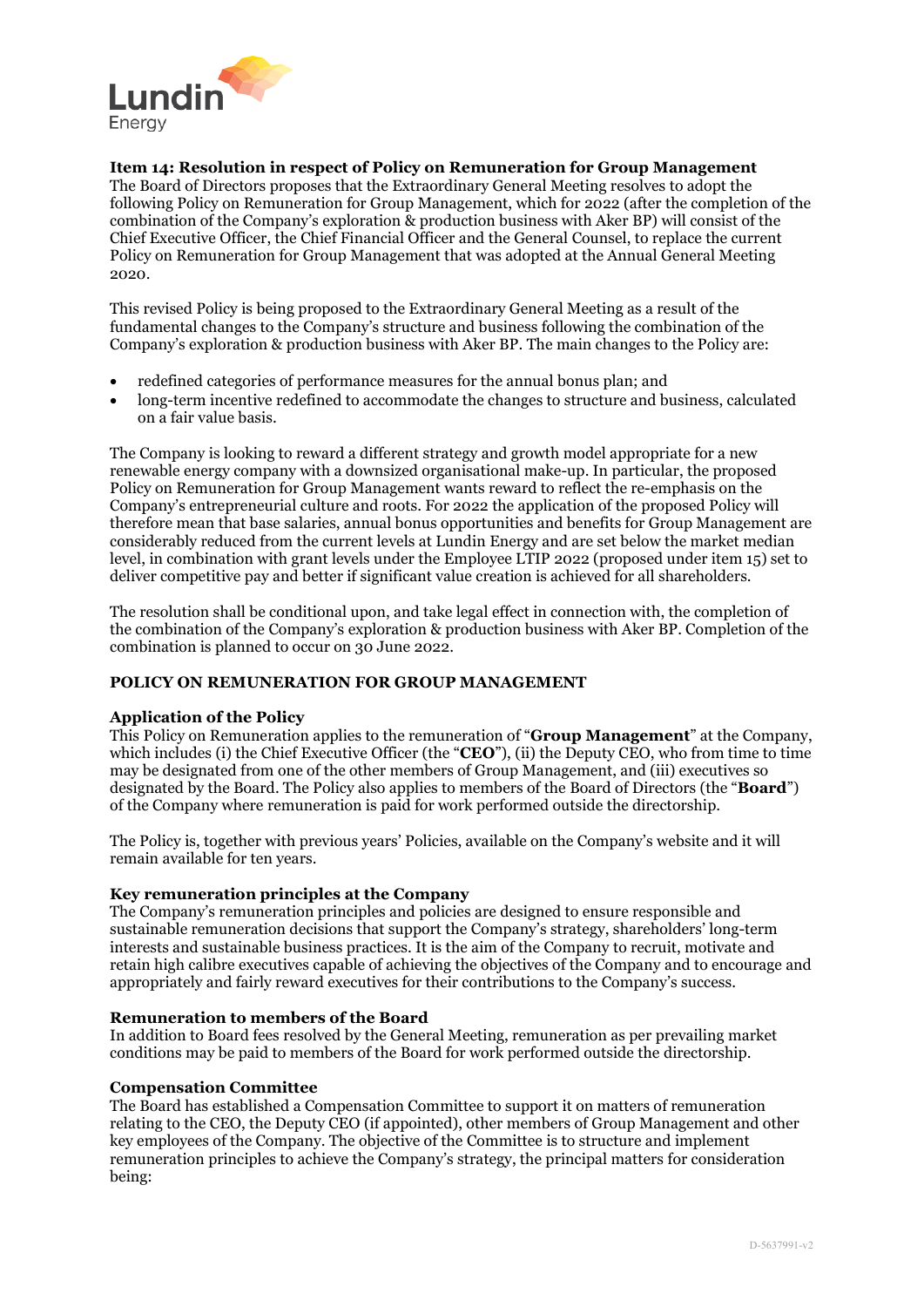

- the review and implementation of the Company's remuneration principles for Group Management, including this Policy which requires approval by the General Meeting of Shareholders;
- the remuneration of the CEO and the Deputy CEO (if appointed), as well as other members of Group Management, and any other specific remuneration issues arising;
- the design of long-term incentive plans that require approval by the General Meeting of Shareholders; and
- compliance with relevant rules and regulatory provisions, such as this Policy, the Swedish Companies Act, the Swedish Corporate Governance Code and the Swedish Corporate Governance Board's Rules on Remuneration of the Board and Executive Management and on Incentive Programmes.

When the Committee makes decisions, including determining, reviewing and implementing the Policy, it follows a process where:

- the Board sets and reviews the terms of reference of the Committee;
- the Chair of the Committee approves the Committee's agenda;
- the Committee considers any reports, data and presentations and debates any proposal. In its considerations the Committee will give due regard to the Company's situation, the general and industry specific remuneration environment, the remuneration and terms of employment of the broader employee population, feedback from different stakeholders, relevant codes, regulations and guidelines published from time to time;
- the Committee may request the advice and assistance of management representatives, other internal expertise and of external advisors. However, it shall ensure that there is no conflict of interest regarding other assignments that any such advisors may have for the Company and Group Management;
- the Committee ensures through a requirement to notify and recuse oneself that no individual with a conflict of interest will take part in a remuneration decision that may compromise such a decision;
- once the Committee is satisfied that it has been properly and sufficiently informed, it will make its decisions and, where required, formulate proposals for approval by the Board; and
- the Board will consider any items for approval or proposals from the Committee and, following its own discussions, make decisions, proposals for a General Meeting of Shareholders and/or further requests for the Committee to deliberate on.

## **Elements of remuneration for Group Management**

There are four key elements to the remuneration of Group Management:

|                                       | Description, purpose<br>and link to strategy and<br>sustainability                                                                                          | <b>Process and governance</b>                                                                                                                                                                | <b>Relative share</b><br>of total<br>reward <sup>1</sup> |
|---------------------------------------|-------------------------------------------------------------------------------------------------------------------------------------------------------------|----------------------------------------------------------------------------------------------------------------------------------------------------------------------------------------------|----------------------------------------------------------|
| a) Base salary                        | - Fixed cash remuneration<br>paid monthly. Provides<br>predictable remuneration to<br>aid attraction and retention<br>of key talent.                        | - The Committee reviews<br>salaries every year as part of<br>the review of total<br>remuneration (see below for<br>a description of the<br>benchmarking process).                            | 30%                                                      |
| b) Annual<br>variable<br>remuneration | - Annual bonus is paid for<br>performance over the<br>financial year.<br>- Each position has a set<br>expected bonus opportunity,<br>which can be up to the | - The annual review of total<br>remuneration also considers<br>annual bonus awards,<br>outcomes, target structure,<br>weightings of targets and<br>specific target levels of<br>performance. | 15%                                                      |

<span id="page-4-0"></span><sup>&</sup>lt;sup>1</sup> Estimated reward shows the percentage of total reward where proportions are estimated assuming 50 per cent of maximum annual bonus and the fair value of the long-term incentive without any further share price or dividend effect. Different actual awards and the variable nature of incentives means that the actual proportions for an individual may be different.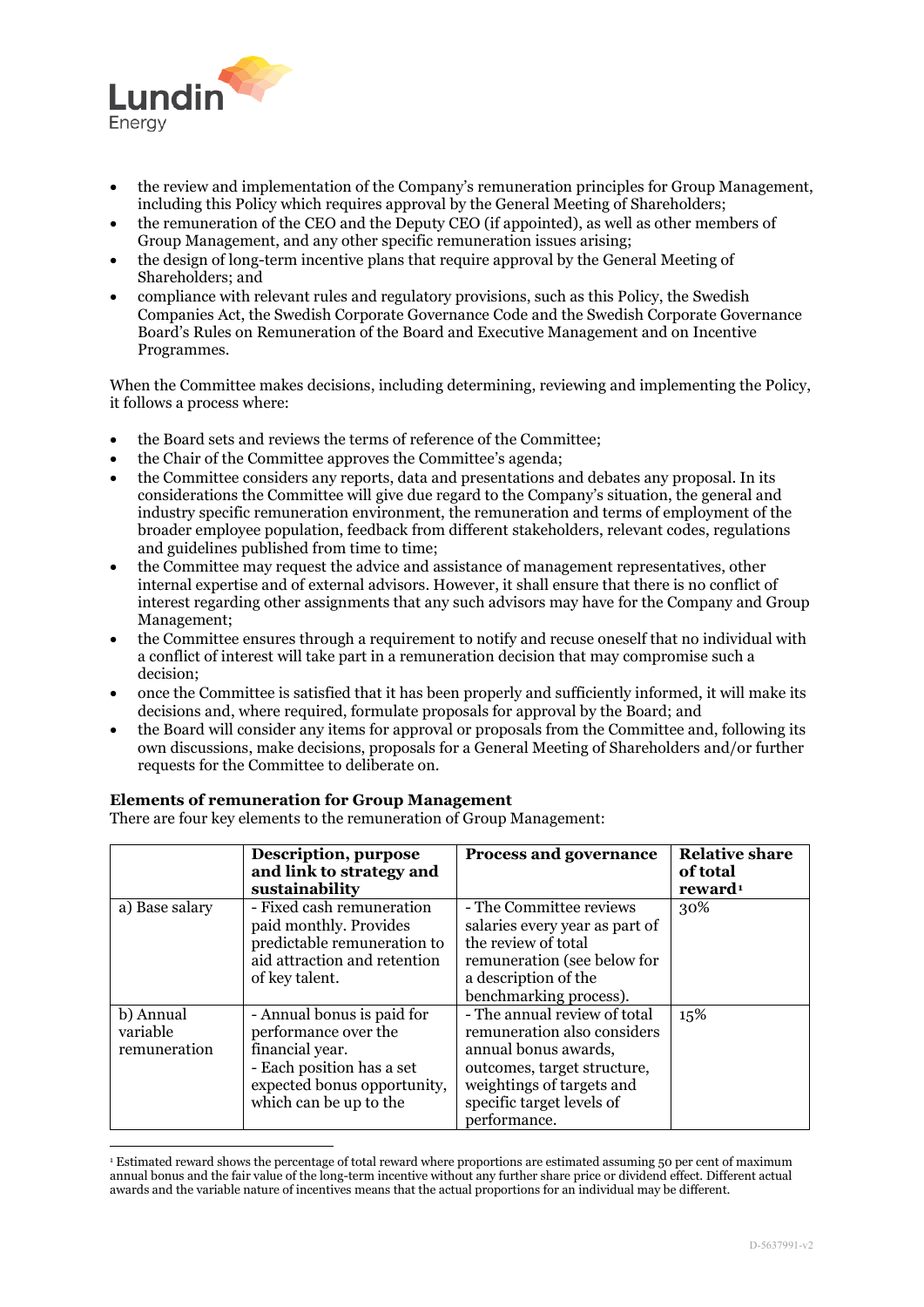

| - Annual review of total<br>50%<br>c) Long-term<br>- Annual awards of equity-<br>remuneration considers<br>incentive plan<br>based long-term incentives,<br>long-term incentive awards<br>approved by the General<br>Meeting, that align the<br>and outcomes.<br>- Group Management are<br>interests of participants with<br>those of shareholders.<br>required to build a<br>- Awards may be granted<br>significant personal<br>shareholding of up to 100%<br>with a fair value of up to<br>300% of base salary at<br>of base salary (200% for the<br>award.<br>CEO) over time by retaining<br>50% of exercised shares, net<br>of tax, until<br>the predetermined limit for<br>the personal shareholding<br>has been achieved.<br>- The Committee reviews the<br>design of<br>long-term incentives<br>separately.<br>d) Benefits<br>- The Committee reviews<br>5%<br>- Predictable benefits to help<br>benefits and contractual<br>facilitate the discharge of<br>each executive's duties,<br>terms regularly to ensure<br>aiding the attraction and<br>that the Company does not<br>retention of key talent.<br>fall behind the market.<br>- Benefits are set with<br>reference to<br>external market practices,<br>internal practices, position<br>and relevant reference | equivalent of 12 months'<br>base salary.<br>- Any value awarded by the<br>Board that is more than 12<br>months' base salary is paid<br>for delivering outstanding<br>performance, subject to a<br>maximum cap of 18 months<br>base salary.<br>- Signals and rewards the<br>strategic and<br>operational results and<br>behaviours expected for the<br>year that contribute to the<br>long-term, sustainable value<br>creation of the Company. | - Measurable financial and<br>non-financial performance<br>requirements are identified<br>according to position and<br>responsibilities and include<br>delivery against power<br>generation, investment,<br>financial, ESG and strategic<br>targets.<br>- The Committee reviews the<br>design of annual variable<br>remuneration separately. |  |
|------------------------------------------------------------------------------------------------------------------------------------------------------------------------------------------------------------------------------------------------------------------------------------------------------------------------------------------------------------------------------------------------------------------------------------------------------------------------------------------------------------------------------------------------------------------------------------------------------------------------------------------------------------------------------------------------------------------------------------------------------------------------------------------------------------------------------------------------------------------------------------------------------------------------------------------------------------------------------------------------------------------------------------------------------------------------------------------------------------------------------------------------------------------------------------------------------------------------------------------------------------------------------|-----------------------------------------------------------------------------------------------------------------------------------------------------------------------------------------------------------------------------------------------------------------------------------------------------------------------------------------------------------------------------------------------------------------------------------------------|----------------------------------------------------------------------------------------------------------------------------------------------------------------------------------------------------------------------------------------------------------------------------------------------------------------------------------------------|--|
|                                                                                                                                                                                                                                                                                                                                                                                                                                                                                                                                                                                                                                                                                                                                                                                                                                                                                                                                                                                                                                                                                                                                                                                                                                                                              |                                                                                                                                                                                                                                                                                                                                                                                                                                               |                                                                                                                                                                                                                                                                                                                                              |  |
| Total<br>100%                                                                                                                                                                                                                                                                                                                                                                                                                                                                                                                                                                                                                                                                                                                                                                                                                                                                                                                                                                                                                                                                                                                                                                                                                                                                |                                                                                                                                                                                                                                                                                                                                                                                                                                               | remuneration.                                                                                                                                                                                                                                                                                                                                |  |

## **Review and benchmarking**

The Committee undertakes reviews of the Company's remuneration policies and practices considering the total remuneration of each executive as well as the individual components. Levels are set considering:

- the total remuneration opportunity;
- the external pay market;
- the scope and responsibilities of the position;
- the skills, experience and performance of the individual;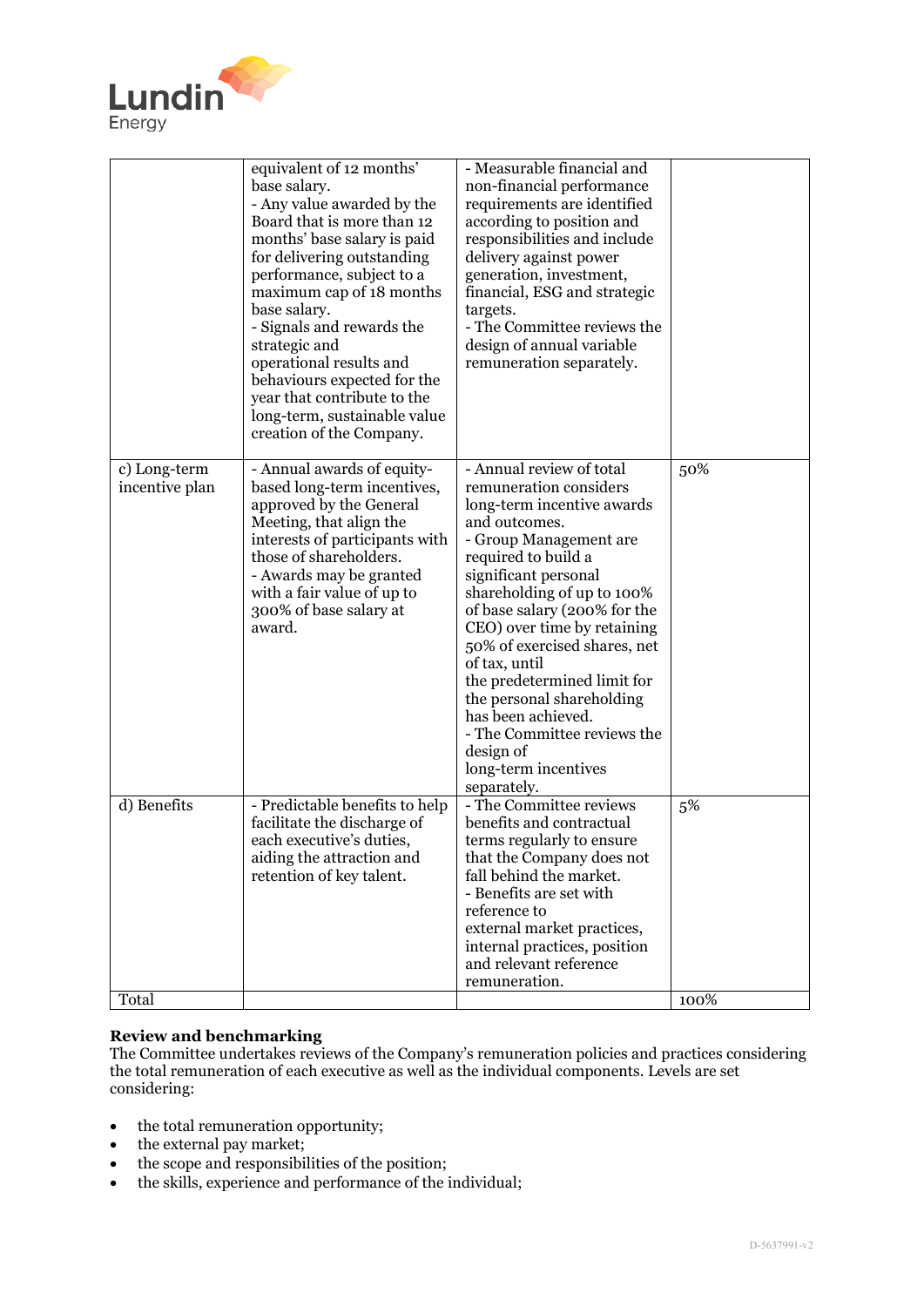

- the Company's performance, affordability of reward and general market conditions; and
- levels and increases in remuneration, as well as other terms of employment, for other positions within the Company.

External benchmarks for total remuneration are acquired when the Committee considers it necessary, consisting of one or more sets of companies that compete with the Company for talent, taking into consideration factors like size, complexity, geography and business profile when determining such peer groups.

## **Variable remuneration**

The Company considers that variable remuneration forms important parts of executives' remuneration packages, where associated performance targets reflect the key drivers for pursuing the Company's strategy, and to achieve sustainable value creation and growth in long-term shareholder value. The Committee ensures that performance and design align with the strategic direction and risk appetite of the Company before incentives are approved by the Board.

There is no deferral of incentive payments, however, the Board can recover annual bonuses paid in the unlikely event of outcomes based on information which is subsequently proven to have been manifestly misstated. The Board can also in exceptional circumstances reduce long-term incentive awards, including reducing them to zero, should it consider the vesting outcome to incorrectly reflect the true performance of the Company.

## **Benefits**

Benefits provided shall be based on market terms and shall facilitate the discharge of each executive's duties. The pension provision is the main benefit and follows the local practice of the geography where the individual is based. The pension benefits consist of a basic defined contribution pension plan, where the employer provides 60 per cent and the employee 40 per cent of an annual contribution of up to 18 per cent of the capped pensionable salary and, at the Board's discretion, a supplemental defined contribution pension plan where the employer provides 60 per cent and the employee 40 per cent of a contribution up to 14 per cent of the capped pensionable salary.

## **Severance arrangements**

Executives have rolling contracts where mutual notice periods of up to twelve months apply between the Company and the executive. In addition, severance terms are incorporated into the employment contracts for executives that give rise to compensation in the event of termination of employment due to a change of control of the Company. Such compensation, together with applicable notice periods, shall not exceed 24 months' base salary.

The Board is further authorised, in individual cases, to approve severance arrangements, in addition to the notice periods and the severance arrangements in respect of a change of control of the Company, where employment is terminated by the Company without cause, or otherwise in circumstances at the discretion of the Board. Such severance arrangements may provide for the payment of up to 12 months' base salary.

In all circumstances, severance payments in aggregate (i.e. for notice periods and severance arrangements) shall be limited to a maximum of 24 months' base salary.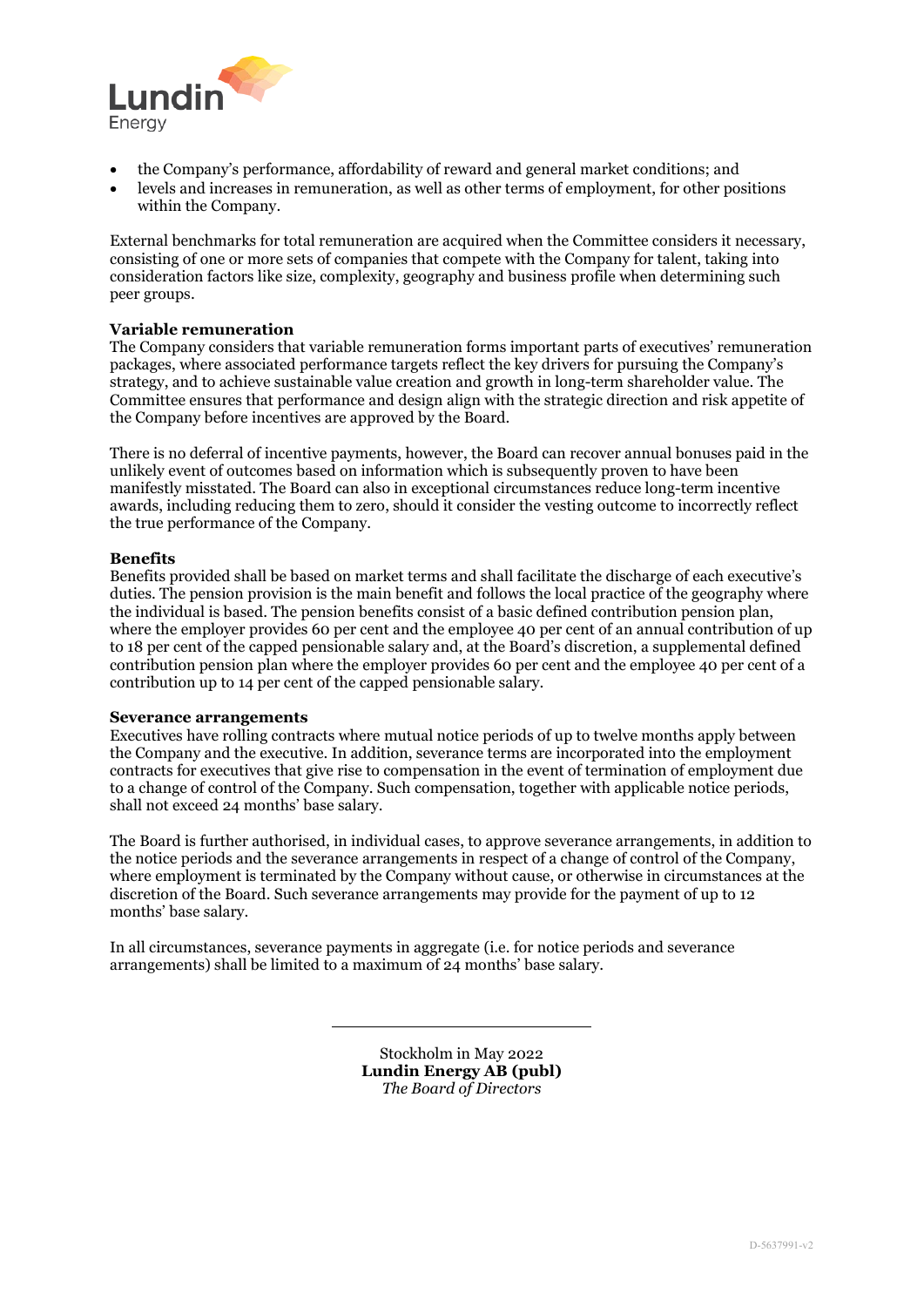

## **Item 15: Resolution in respect of Employee LTIP 2022**

The Board of Directors proposes that the Extraordinary General Meeting resolves to establish a longterm share-related incentive plan in the form of a share option plan for members of Group Management and other employees of the Company on the terms and conditions set out below (the "**Employee LTIP 2022**").

#### **Background and purpose**

The reason for establishing the Employee LTIP 2022 is to align the interests of the members of Group Management and other employees with the interests of the shareholders as well as to provide market appropriate reward for a new business reflecting continuity, commitment and share price appreciation. The Board of Directors believes that the Employee LTIP 2022 will provide the Company with a crucial component to a competitive total compensation package to attract and retain employees who are critical to the Company's future success after the completion of the combination of the Company's exploration & production business with Aker BP.

The Employee LTIP 2022 is being introduced as part of a new remuneration approach within the new Policy on Remuneration for Group Management proposed under item 14 of the agenda, where base salaries and annual bonus opportunities have been set at the lower end of the market to create an overall remuneration approach that further emphasises the long-term sustainable growth and strategic success of the Company.

## **Terms and conditions**

Subject to the terms and conditions of the Employee LTIP 2022, the Company will grant options ("**Employee Options**") free of charge to members of Group Management and other employees as allocated by the Board of Directors, or the Compensation Committee of the Board of Directors, pursuant to the following principles.

- 1. The maximum number of Employee Options that may be granted is 8,400,000. Each Employee Option shall entitle the holder to purchase one share in the Company subject to continued employment within the Group. Accordingly, the maximum number of shares available for the participants under the Employee LTIP 2022 shall be 8,400,000.
- 2. The Board of Directors shall at its discretion be entitled to grant Employee Options to all employees following the completion of the combination of the Company's exploration & production business with Aker BP (approximately 15 employees). The Chief Executive Officer may be granted up to 2,800,000 Employee Options and other employees may be granted up to 1,400,000 Employee Options each (subject to the cap of 8,400,000 Employee Options in total).
- 3. The purchase price per share in the Company upon exercise of an Employee Option (the "**Exercise Price**") shall correspond to the volume weighted average price for the Company's share on Nasdaq Stockholm during 18–22 July 2022, or a later period of five trading days as determined by the Board of Directors in the event (a) completion of the combination of the Company's exploration & production business with Aker BP has not occurred by 18 July 2022 or (b) the volume weighted average price during 18–22 July 2022 is not deemed to be an appropriate Exercise Price due to intervening changes in the Group, the market or otherwise in the industry.
- 4. Instead of participants purchasing shares by paying the Exercise Price at exercise of the Employee Options, the primary settlement method shall be to "net equity settle" the Employee Options, meaning that the purchase price for each share shall be equal to the quotient value of the share (currently approximately SEK 0.01 per share) and that the number of shares that may be purchased shall be reduced by applying the following formula:

Adjusted number of shares = ((A *minus* B) *multiplied by* D) *divided by* (A *minus* C), where:

- $\bullet$  A = the volume weighted average price for the Company's share on Nasdaq Stockholm during the five trading days immediately preceding the date of exercise of the Employee Option
- B = the Exercise Price
- $\bullet$   $C =$  the quotient value of the Company's share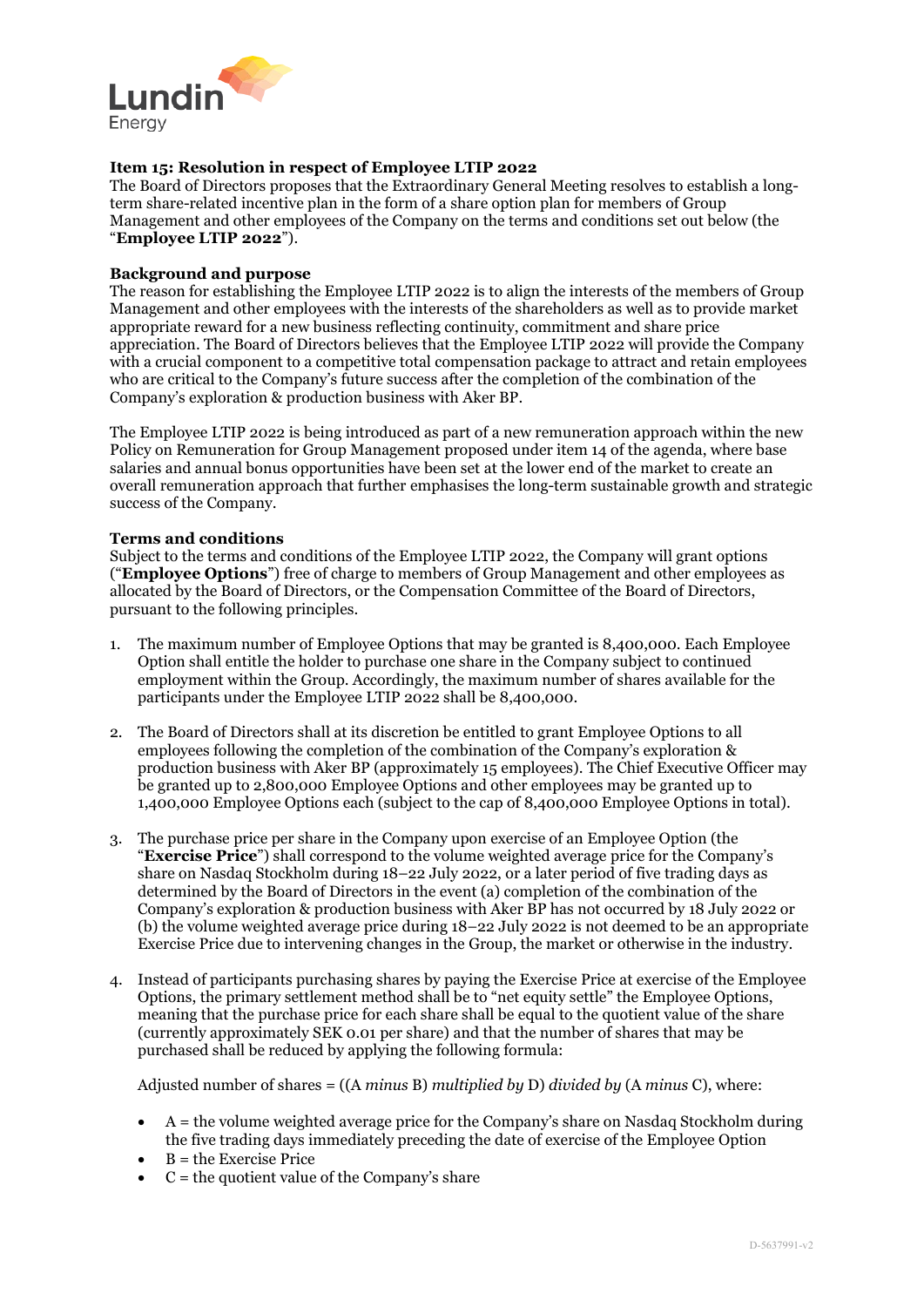

 $\bullet$  D = the number of Employee Options exercised by the participant

Only whole shares (no fractions) may be delivered and the number of shares delivered at net equity settlement shall thus be rounded down to the nearest number of whole shares.

- 5. In the event a participant cannot exercise its Employee Options to purchase shares in the Company under applicable laws or regulations or at reasonable cost or with reasonable administrative effort by the participant or the Company, the Board of Directors shall have the right to decide to wholly or partly settle the Employee Options in cash. The Board of Directors shall also have the right to in its own discretion decide that shares and/or cash shall be withheld by the Company in order to cover or facilitate the payment of applicable taxes.
- 6. The intention is that the Board of Directors shall grant Employee Options on 1 August 2022, but the Board of Directors shall be authorised to in its own discretion finally determine the date of grant after the completion of the combination of the Company's exploration & production business with Aker BP taking into account any potential restrictions under applicable laws or regulations. The Employee Options shall vest on 31 July 2025 (the "**Vesting Date**"). The three-year period from 1 August 2022 to the Vesting Date is referred to as the "**Vesting Period**". After the end of the Vesting Period, participants shall be entitled to exercise all or part of the Employee Options until 31 July 2029.
- 7. In the event of a change of control of the Company or a direct or indirect sale, transfer or other disposal of all or substantially all of the business and assets, the Vesting Period shall be deemed to have completed and the participants shall be entitled to exercise the Employee Options as of the date when the transaction becomes unconditional.
- 8. Continued employment within the group during the entire Vesting Period shall be a condition for the Employee Options to vest. If the participant resigns after the expiry of the Vesting Period, the participant shall only be entitled to exercise Employee Options during a period of three months following the last day of employment, which may be reasonably extended taking into account any potential restrictions under applicable laws or regulations. The Board of Directors shall be authorised to waive and alter these conditions according to circumstances deemed reasonable.
- 9. The Board of Directors shall be entitled to recalculate the maximum number of shares (per Employee Option and in total) and the Exercise Price in the event of intervening rights issues, bonus issues, share splits, reverse share splits, dividends or similar events.
- 10. In order to further align the interests of the members of Group Management with the interests of the shareholders, each member of Group Management shall be required to undertake to retain a minimum of 50 per cent of the shares received when exercising the Employee Options (net after taxes) until the participant has built a personal ownership of shares in the Company equal to 100 per cent of the participant's annual gross base salary (200 per cent for the Chief Executive Officer).
- 11. The Board of Directors, or the Compensation Committee of the Board of Directors, shall be responsible for the detailed terms and the administration of the Employee LTIP 2022 within the scope and framework of this proposal. In connection therewith, the Board of Directors shall be entitled to adopt different terms and conditions e.g. due to new recruitment, illness, disability, death, redundancy, contractual retirement and other exceptional circumstances determined by the Board of Directors.

## **Delivery of shares and hedging of costs**

In order to secure the delivery of shares to the participants and cover any costs (including taxes and social security charges) at exercise of Employee Options under the Employee LTIP 2022, the Board of Directors proposes that the Extraordinary General Meeting resolves to issue up to 8,560,000 warrants of series 2022:2 (see item 16 a) of the proposed agenda).

In the event the nine-tenth (9/10) majority requirement applicable to the Board of Directors' proposal to issue and transfer warrants of series 2022:2 under item 16 a) of the proposed agenda is not satisfied,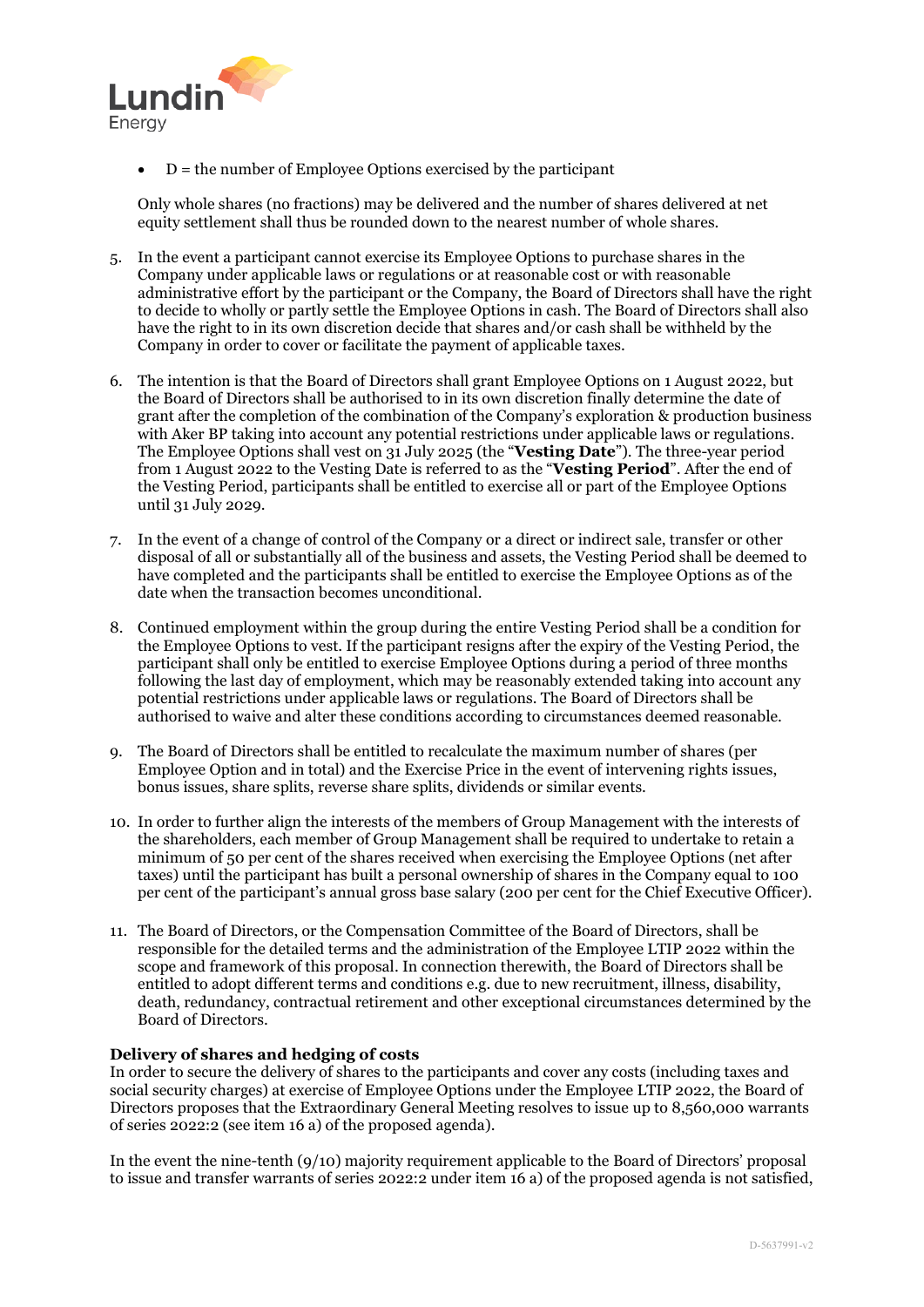

the Board of Directors proposes that the Extraordinary General Meeting resolves to approve that the Company hedges its obligations under the Employee LTIP 2022 by entering into an equity swap arrangement with a third party, whereby the third party in its own name shall be entitled to acquire and transfer shares (including to the participants) in accordance with the terms and conditions of the Employee LTIP 2022 (see item 16 b) of the proposed agenda).

## **Estimated costs**

The Employee LTIP 2022 grants participants the right on vesting to purchase shares in the Company for a price equivalent to the Exercise Price. The Employee LTIP 2022 will be accounted for in accordance with the accounting standard IFRS 2 and the costs will be charged to the income statement over the period the Employee Options are earned.

The maximum cost for granting Employee Options under the Employee LTIP 2022 (assuming 100 per cent vesting), excluding costs related to delivery of shares and social security charges, is approximately SEK 27.5 million. Under a scenario where the share price grows by 10 per cent per annum, the maximum cost for social security charges is estimated to be approximately SEK 0.5 million if Employee Options are exercised on the Vesting Date.

## **Effects on key figures**

The effects on key figures depend on the share price development. Assuming a share price and Exercise Price no lower than SEK 7.50; a volatility of 40 per cent; a risk-free rate of 2 per cent; a 0 per cent dividend yield; and exercise after 7 years, the number of shares required under the Employee LTIP 2022 amounts to approximately 8.4 million shares in the Company (subject to final determination of the Exercise Price), corresponding to approximately 2.9 per cent of the total number of shares and votes in the Company. If the Exercise Price is set above SEK 7.50 the maximum number of shares will decrease with the expected costs constant, and if the Exercise Price is set below SEK 7.50, the maximum number of shares will be constant with a decrease in expected costs. The Employee LTIP 2022 is expected to have only marginal effects on the Company's key figures.

If the Employee Options are "net equity settled", the number of shares used can be significantly reduced. Under a scenario where the share price grows by 10 per cent per annum, the use of shares if all Employee Options were exercised on vesting just after the end of the Vesting Period would decrease from a maximum of 2.9 per cent to less than 0.8 per cent and if all Employee Options were exercised just before the end of the exercise period on 31 July 2029 to less than 1.5 per cent.

If the warrant settlement method proposed under item 16 a) of the proposed agenda is not approved with the requisite majority and the Company's obligations under the Employee LTIP 2022 are settled by way of an equity swap arrangement with a third party, no dilution effect will arise.

## **Preparation of the proposal**

The Employee LTIP 2022 has been prepared by the members of the Board of Directors that are proposed to be re-elected for the period until the close of the Annual General Meeting 2023 – i.e. C. Ashley Heppenstall, Grace Reksten Skaugen and Jakob Thomasen (see item 12 of the proposed agenda) – in consultation with external advisers.

## **Other long-term share-related incentive plans for employees**

In connection with the completion of the combination of the Company's exploration & production business with Aker BP, the Company's currently outstanding long-term share related incentive plans (adopted at the Annual General Meetings in 2019, 2020 and 2021) will lapse and be terminated.

## **Conditions**

The resolution shall be conditional upon, and take legal effect in connection with, the completion of the combination of the Company's exploration & production business with Aker BP. Completion of the combination is planned to occur on 30 June 2022.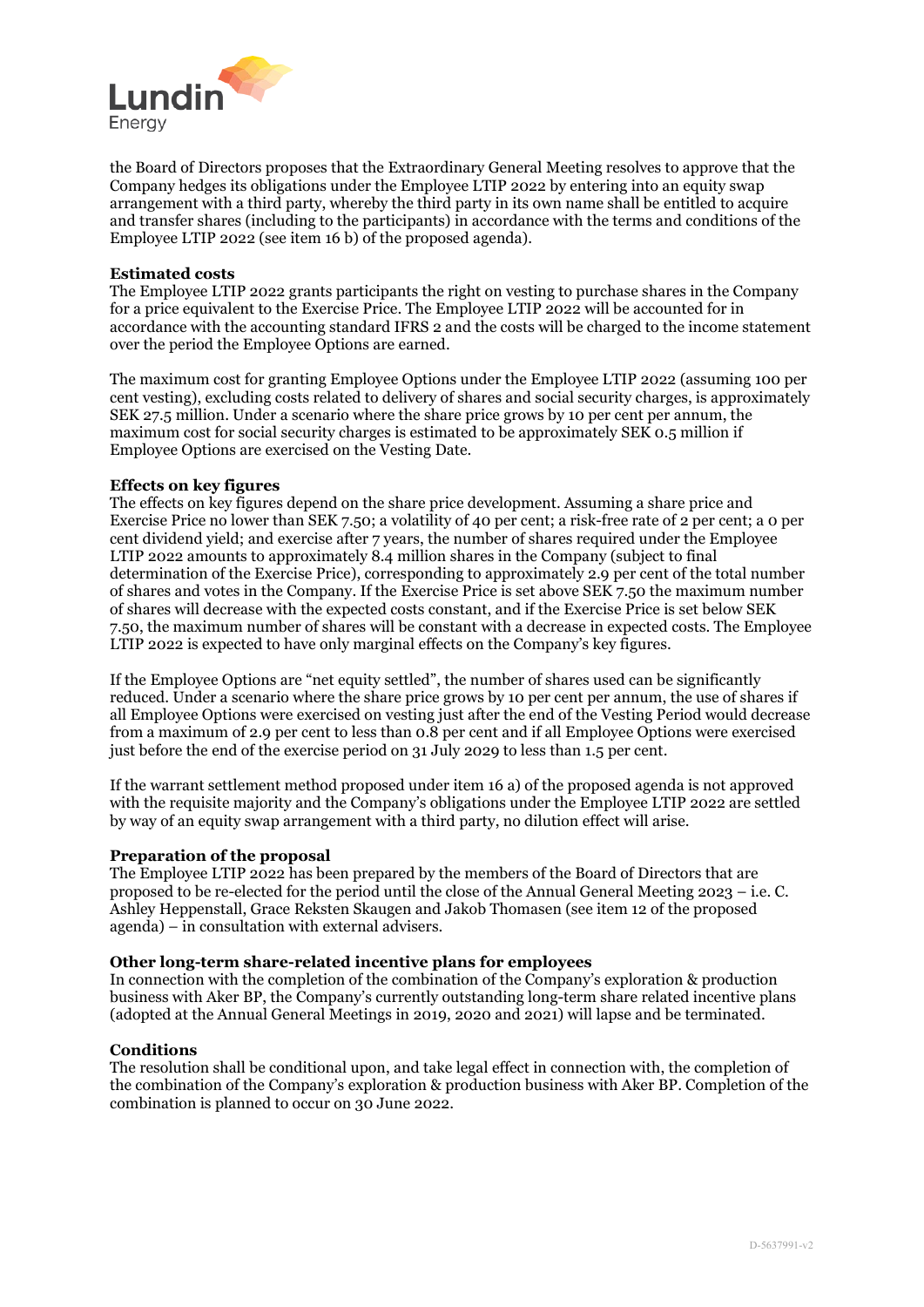

## **Majority requirement**

A resolution in accordance with the Board of Directors' proposal regarding the establishment of the Employee LTIP 2022 requires support from shareholders representing more than half  $(1/2)$  of the votes cast at the Extraordinary General Meeting.

A resolution in accordance with the Board of Directors' proposal regarding the issue and transfer of warrants of series 2022:2 under item 16 a) of the proposed agenda requires support from shareholders representing not less than nine-tenth (9/10) of both the votes cast and the shares represented at the Extraordinary General Meeting. A resolution in accordance with the Board of Directors' proposal regarding the equity swap arrangement under item 16 b) of the proposed agenda requires support from shareholders representing more than half  $(1/2)$  of the votes cast at the Extraordinary General Meeting.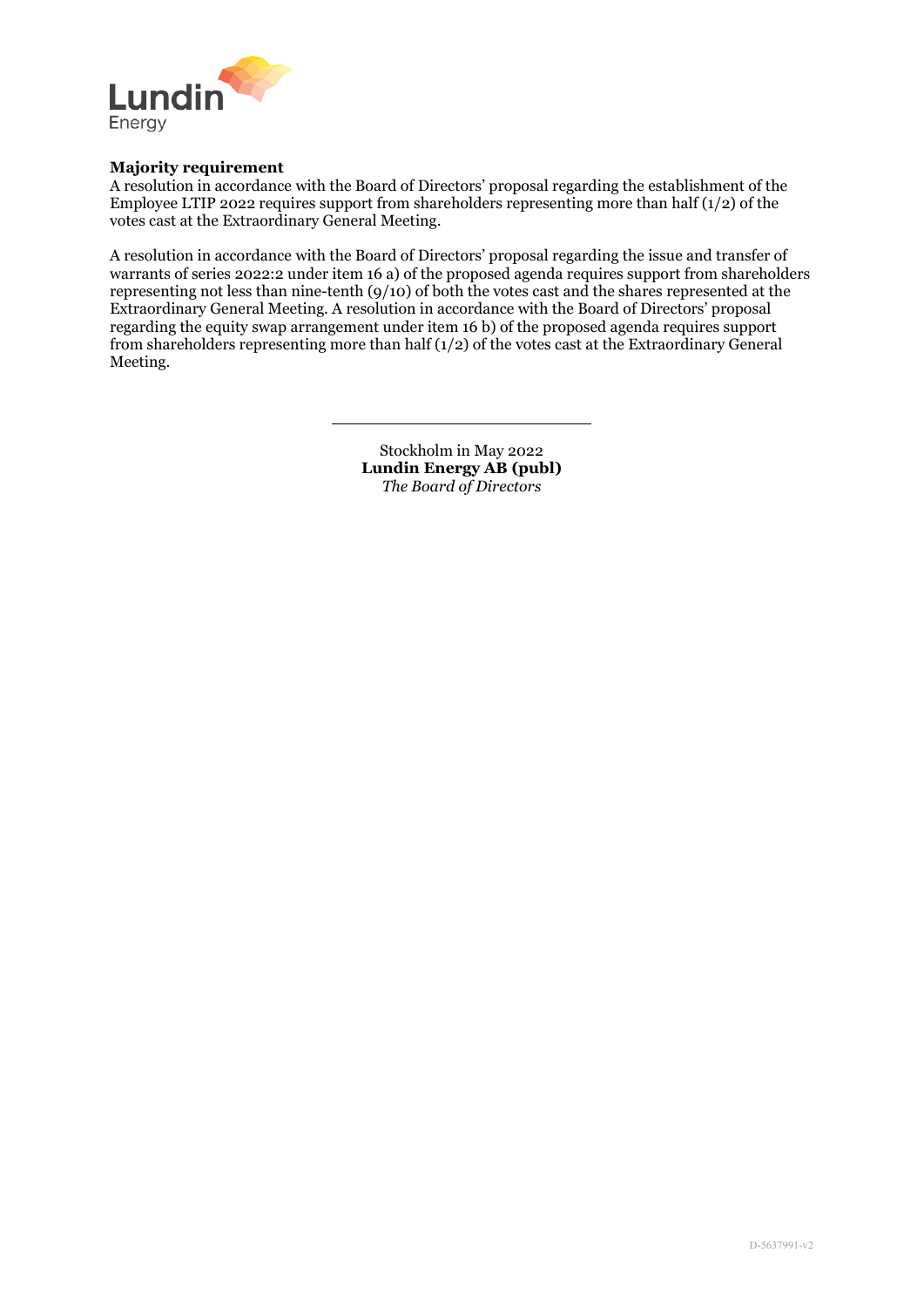

## **Item 16: Resolution in respect of delivery of shares under the Employee LTIP 2022 through (a) an issue and transfer of warrants of series 2022:2 or (b) an equity swap arrangement with a third party**

## **Background**

Under the Employee LTIP 2022 proposed by the Board of Directors under item 15 of the proposed agenda, the Company has an obligation, subject to certain conditions, to deliver shares in the Company to the participants in the Employee LTIP 2022.

In order to secure the Company's obligation to deliver shares and to cover any costs (including taxes and social security charges), the Board of Directors proposes that the Extraordinary General Meeting resolves to issue and transfer up to 8,560,000 warrants of series 2022:2 on the terms and conditions set out in item 16 a) below. In the event the nine-tenth (9/10) majority requirement applicable to the proposed warrant settlement method is not satisfied, the Board of Directors proposes that the Extraordinary General Meeting resolves to approve that the Company hedges its obligations under the Employee LTIP 2022 by entering into an equity swap arrangement with a third party, whereby the third party in its own name shall be entitled to acquire and transfer shares (including to the participants) on the terms and conditions set out in item 16 b) below.

The Board of Directors considers the warrant settlement method to be the preferred alternative since the costs for an equity swap arrangement are significantly higher than the costs for issuing and transferring warrants. If the Extraordinary General Meeting resolves to approve the proposed warrant settlement method under item 16 a) below with the requisite majority, the Board of Directors' intends to withdraw its equity swap arrangement proposal under item 16 b) below.

#### **Item 16 a): Resolution in respect of delivery of shares under the Employee LTIP 2022 through an issue and transfer of warrants of series 2022:2**

In order to secure the Company's obligation to deliver shares under the Employee LTIP 2022, the Board of Directors proposes that the Extraordinary General Meetings resolves to issue and transfer warrants of series 2022:2 in the Company on the following terms and conditions:

- 1. A maximum of 8,560,000 warrants shall be issued.
- 2. The right to subscribe for warrants shall, with deviation of the shareholders' preferential rights, rest with the Company itself.
- 3. The reason for deviating from the shareholders' preferential rights is to secure the Company's obligations to deliver shares and to cover any costs (including taxes and social security charges) under the Employee LTIP 2022.
- 4. Subscription for the warrants shall take place on a separate subscription list not later than 1 August 2022.
- 5. The warrants shall be issued free of charge.
- 6. Each warrant shall entitle the holder to subscribe for one new share in the Company. The subscription price for each new share shall be equal to the quotient value of the Company's share.
- 7. The warrants may be exercised during the period from and including 1 August 2022 up to and including 1 August 2030.
- 8. The new shares shall carry rights to dividends for the first time on the record date for dividends that occurs after subscription has been effected.
- 9. The subscription price and the number of shares for which each warrant entitles subscription may be re-calculated under certain circumstances as set forth in the complete terms and conditions for the warrants.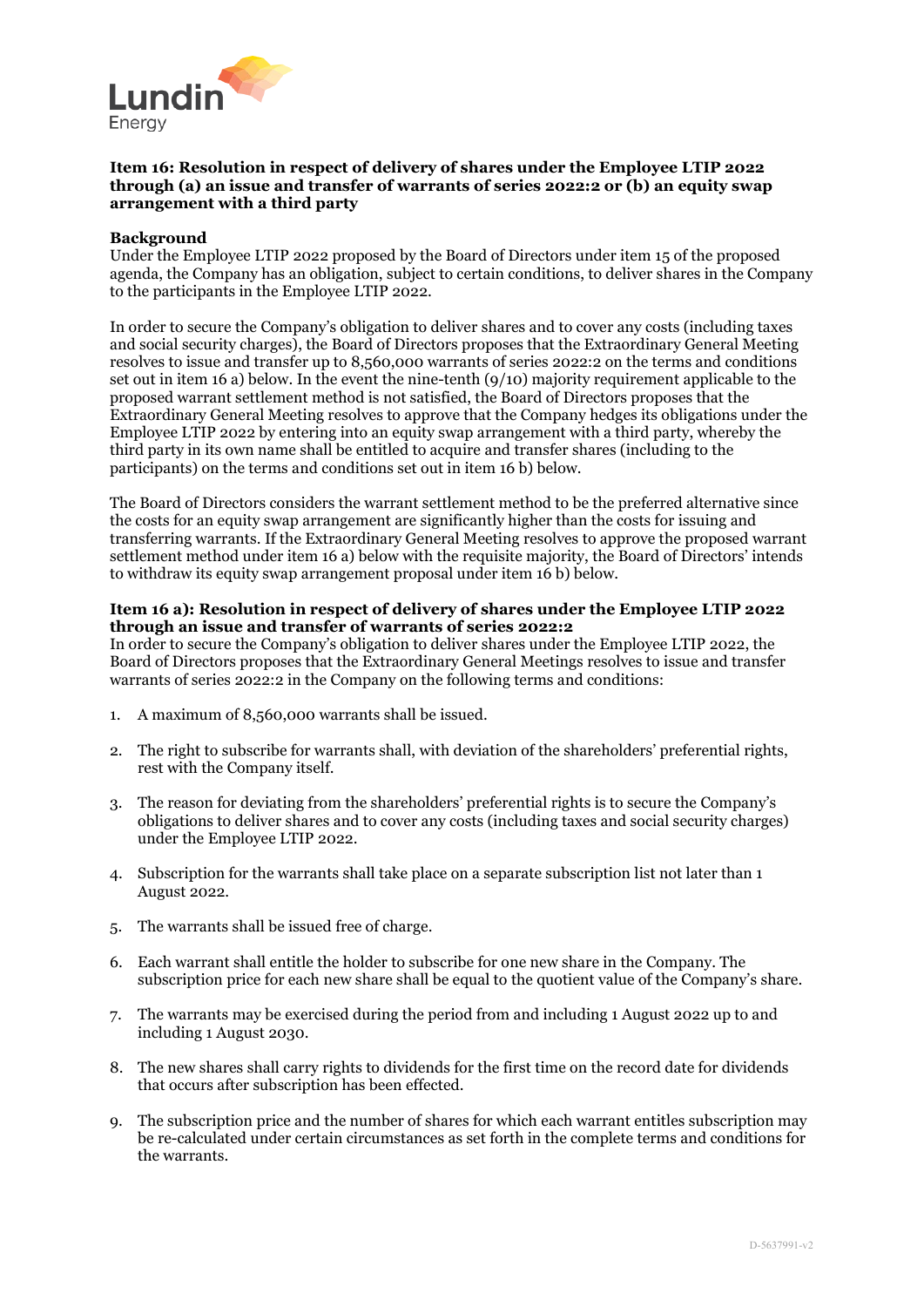

- 10. Upon exercise of all 8,560,000 warrants, the Company's share capital will increase by SEK 104,145.59 (based on a quotient value of approximately SEK 0.01). If the subscription price exceeds the quotient value of the shares, the excess amount shall be allotted to the non-restricted statutory reserve (Sw. *den fria överkursfonden*).
- 11. The Company may transfer up to 8,560,000 warrants (a) free of charge to participants (and/or a designated third party) for the purpose of enabling the delivery of shares in the Company at exercise of Employee Options under the Employee LTIP 2022 and (b) at a price equal to the fair market value of the warrants as determined using a customary valuation method to a designated third party for the purpose of covering any costs (including taxes and social security charges) at exercise of Employee Options under the Employee LTIP 2022.

The complete terms and conditions for the warrants of series 2022:2, a transcript of the Company's Articles of Association and documents prepared pursuant to Chapter 14, section 8 of the Swedish Companies Act will be available at the Company and on the Company' website, www.lundinenergy.com, not later than three weeks prior to the Extraordinary General Meeting.

The resolution shall be conditional upon, and take legal effect in connection with, the completion of the combination of the Company's exploration & production business with Aker BP. Completion of the combination is planned to occur on 30 June 2022. The resolution shall also be conditional upon that the Extraordinary General Meeting resolves to establish the Employee LTIP 2022 in accordance with the Board of Directors' proposal under item 15 of the proposed agenda.

A resolution in accordance with the Board of Directors' proposal requires support from shareholders representing not less than nine-tenth (9/10) of both the votes cast and the shares represented at the Extraordinary General Meeting.

## **Item 16 b): Resolution in respect of delivery of shares under the Employee LTIP 2022 through an equity swap arrangement with a third party**

The Board of Directors proposes that the Extraordinary General Meetings resolves to approve that the Company hedges its obligations under the Employee LTIP 2022 by entering into an equity swap arrangement with a third party, whereby the third party in its own name shall be entitled to acquire and transfer shares (including to the participants) in accordance with the terms and conditions of the Employee LTIP 2022.

The resolution shall be conditional upon, and take legal effect in connection with, the completion of the combination of the Company's exploration & production business with Aker BP. Completion of the combination is planned to occur on 30 June 2022. The resolution shall also be conditional upon that the Extraordinary General Meeting resolves to establish the Employee LTIP 2022 in accordance with the Board of Directors' proposal under item 15 of the proposed agenda.

A resolution in accordance with the Board of Directors' proposal requires support from shareholders representing more than half  $(1/2)$  of the votes cast at the Extraordinary General Meeting.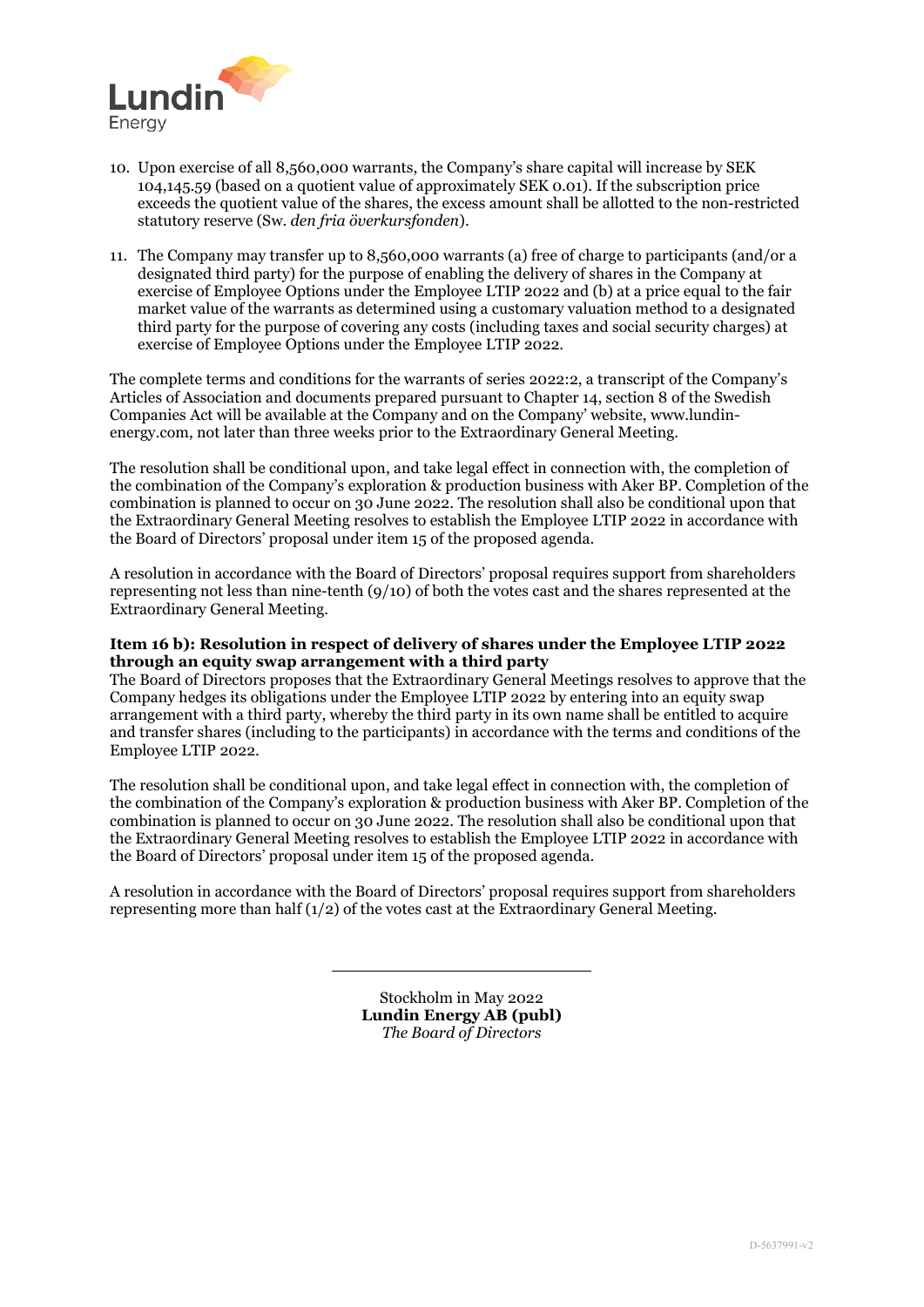

## **Item 17: Resolution in respect of authorisation for the Board of Directors to resolve on new issue of shares and convertible debentures**

The Board of Directors proposes that the Extraordinary General Meeting resolves to authorise the Board of Directors to decide, at one or more occasions until the next Annual General Meeting:

- (i) to issue no more than 28,500,000 new shares with consideration in cash or in kind or by set-off; and
- (ii) to issue convertible debentures with consideration in cash or in kind or by set-off, where the number of shares that may be issued after conversion shall not exceed 28,500,000.

The Board of Directors may resolve to deviate from the shareholders' preferential rights. If the Board of Directors resolves to deviate from the shareholders' preferential rights, the reason shall be to enable or facilitate acquisitions of companies or businesses or other major investments.

The total number of shares that can be issued based on the proposed authorisations under (i) and (ii) may not together exceed 28,500,000. If the authorisation is exercised in full for issues with deviation from the shareholders' preferential rights, the dilution effect is approximately ten per cent.

The resolution shall be conditional upon, and take legal effect in connection with, the completion of the combination of the Company's exploration & production business with Aker BP. Completion of the combination is planned to occur on 30 June 2022.

A resolution in accordance with the Board of Directors' proposal requires the support of shareholders representing at least two thirds (2/3) of the votes cast and of the shares represented at the Extraordinary General Meeting.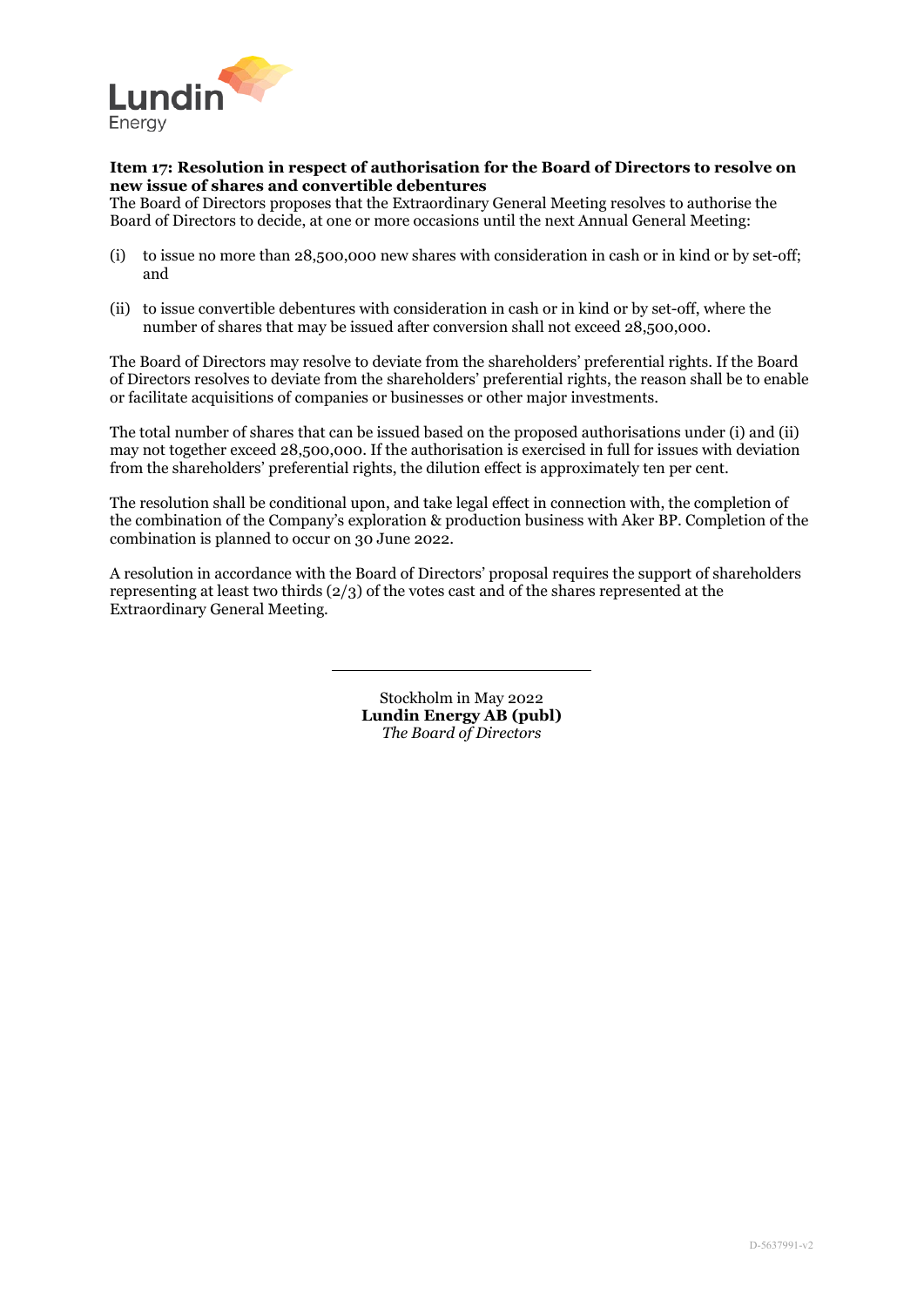

## **Item 18: Resolution in respect of amendment of the Articles of Association**

The Board of Directors proposes that the Extraordinary General Meeting resolves to amend § 1 (Name), § 3 (Object of the Company) and § 11 (Participation at general meetings of shareholders) of the Articles of Association in accordance with the following.

#### Current wording of § 1 (Name):

*The name of the Company is Lundin Energy AB. The Company is a public company (publ).*

#### Proposed new wording of § 1 (Name):

*The name of the Company is Orrön Energy AB. The Company is a public company (publ).*

#### Current wording of § 3 (Object of the Company):

*The object of the Company's business is to explore, develop and produce oil and gas, to develop other energy resources, and to undertake activities compatible therewith, either directly or indirectly through its subsidiaries, associated companies or other forms of joint enterprises.*

#### Proposed new wording of § 3 (Object of the Company):

*The object of the Company's business is to carry out business in the energy sector including in relation to renewable energy resources and other energy resources, energy facilities and infrastructure, energy storage systems as well as to undertake other activities compatible therewith, either directly or indirectly through its subsidiaries, associated companies or in participation or cooperation with other companies or other forms of joint enterprises.*

#### Current wording of § 11 (Participation at general meetings of shareholders):

*Shareholders who wish to participate in a general meeting of shareholders shall give notice to the Company of his or her intention to participate in the meeting no later than the day that is set forth in the notice of the meeting. The last-mentioned day shall not be a Sunday, or any other public holiday, Saturday, Midsummer's Eve, Christmas Eve or New Year's Eve and not fall prior to the fifth weekday before the meeting.*

Proposed new wording of § 11 (Participation at general meetings of shareholders): *Shareholders who wish to participate in a general meeting of shareholders shall give notice to the Company of his or her intention to participate in the meeting no later than the day that is set forth in the notice of the meeting.*

*Shareholders may be accompanied by not more than two advisers at the general meeting, however, only if the shareholder has notified the Company of the number of advisers in the manner stated in the previous paragraph.*

*The Board of Directors may resolve that persons that are not shareholders of the Company shall be entitled, on the conditions stipulated by the Board of Directors, to attend or in any other manner follow the discussions at a general meeting.*

*The Board of Directors may collect powers of attorney in accordance with the procedure described in Chapter 7, Section 4 of the Swedish Companies Act.*

*The Board of Directors may, before a general meeting, decide that the shareholders shall have the right to exercise their voting rights by post in accordance with Chapter 7, Section 4 a of the Swedish Companies Act.*

The proposed new Articles of Association are available in their entirety at the Company's website, www.lundin-energy.com.

The resolution shall be conditional upon, and take legal effect in connection with, the completion of the combination of the Company's exploration & production business with Aker BP. Completion of the combination is planned to occur on 30 June 2022.